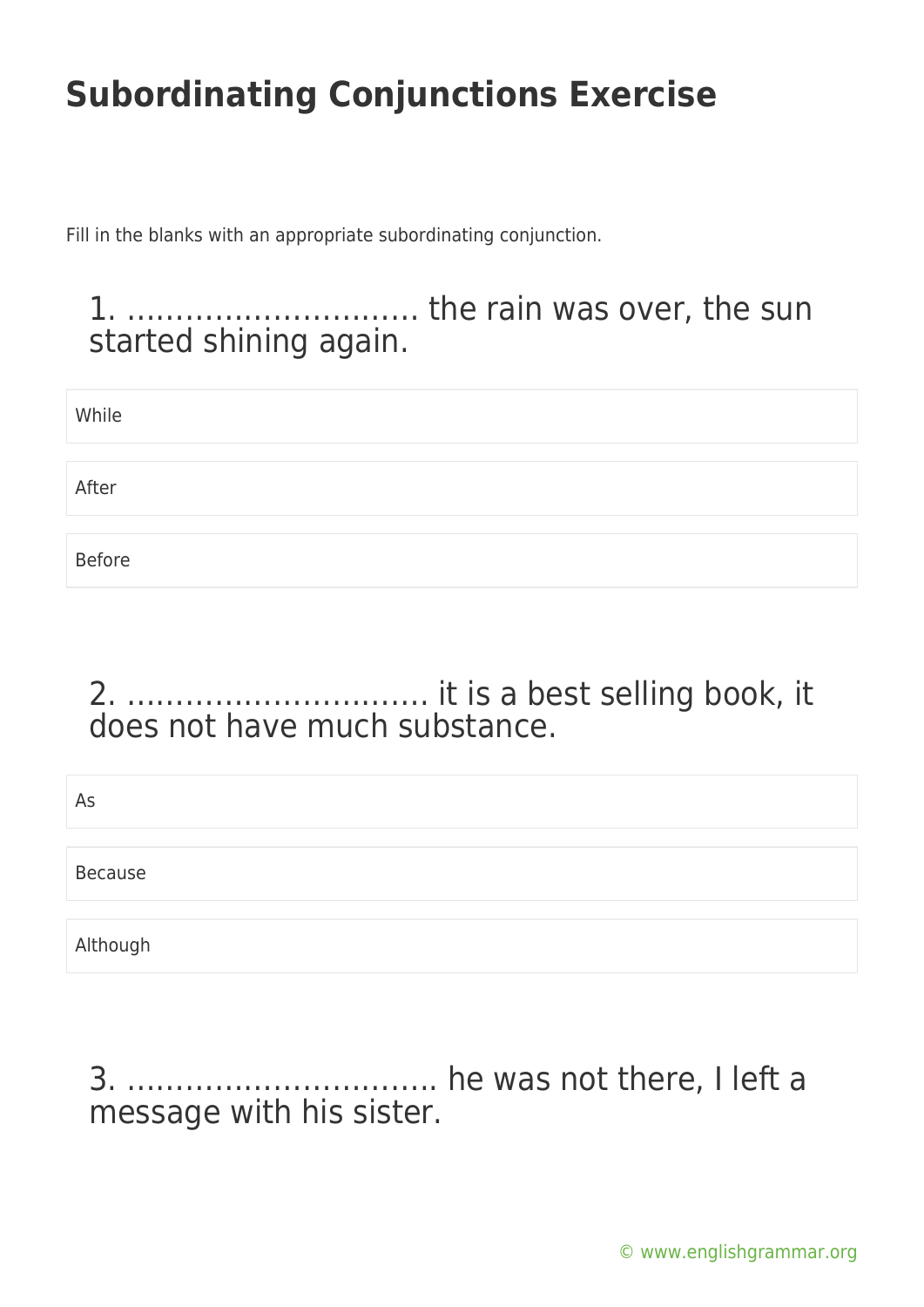| As |  |
|----|--|
|    |  |
|    |  |
|    |  |
| So |  |

#### 4. He ran away ……………………………….. he was afraid of getting caught.

| because        |  |
|----------------|--|
|                |  |
| S <sub>0</sub> |  |
|                |  |
| if             |  |

#### 5. You will get the job ……………………………. you deserve it.

| Ħ      |  |  |
|--------|--|--|
|        |  |  |
| unless |  |  |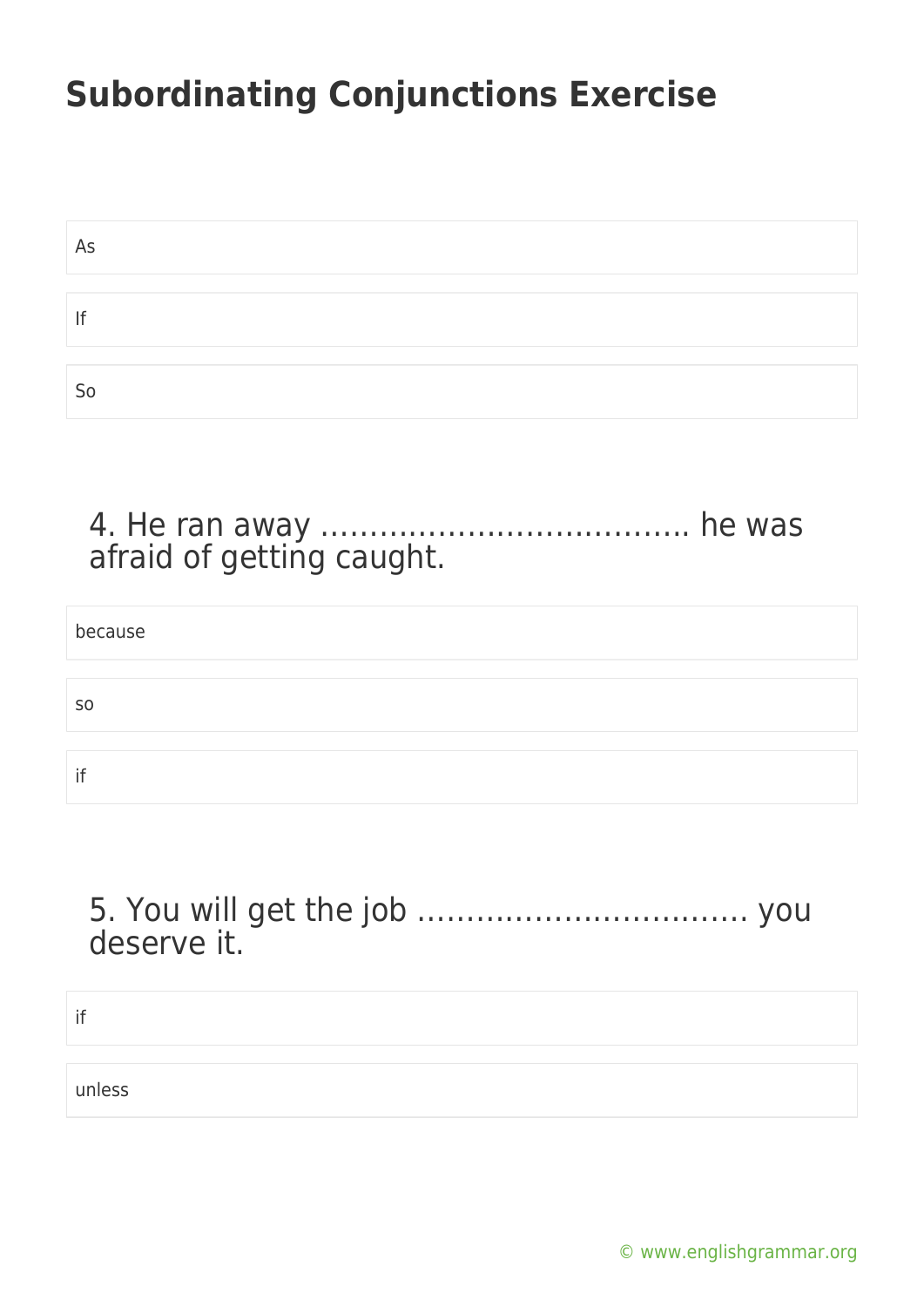though

#### 6. Walk carefully ………………………….. you should fall.

| if     |  |  |  |
|--------|--|--|--|
|        |  |  |  |
| lest   |  |  |  |
|        |  |  |  |
| though |  |  |  |

| it.    |  |
|--------|--|
| That   |  |
| As     |  |
| Though |  |

[© www.englishgrammar.org](https://www.englishgrammar.org/)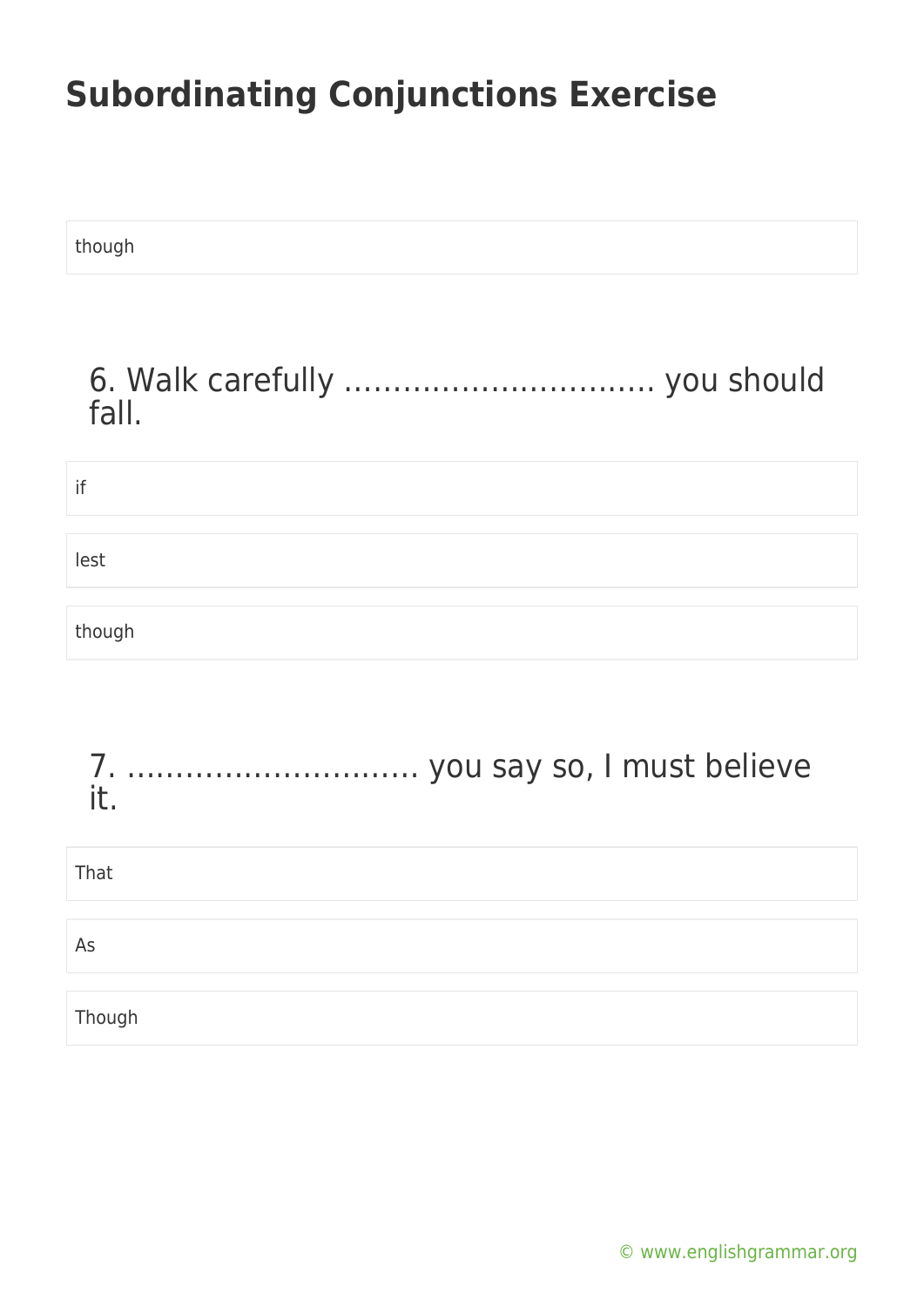8. He was the first to arrive …………………………… he started late.

| because |  |
|---------|--|
|         |  |
|         |  |
|         |  |
| though  |  |
|         |  |
|         |  |
|         |  |
|         |  |
|         |  |
| despite |  |
|         |  |

#### 9. He will not obey …………………………. he is threatened.

Please select 2 correct answers

| if      |  |  |  |
|---------|--|--|--|
|         |  |  |  |
| unless  |  |  |  |
|         |  |  |  |
| even if |  |  |  |

10. ………………………….. I was a child, I wanted to become a pilot.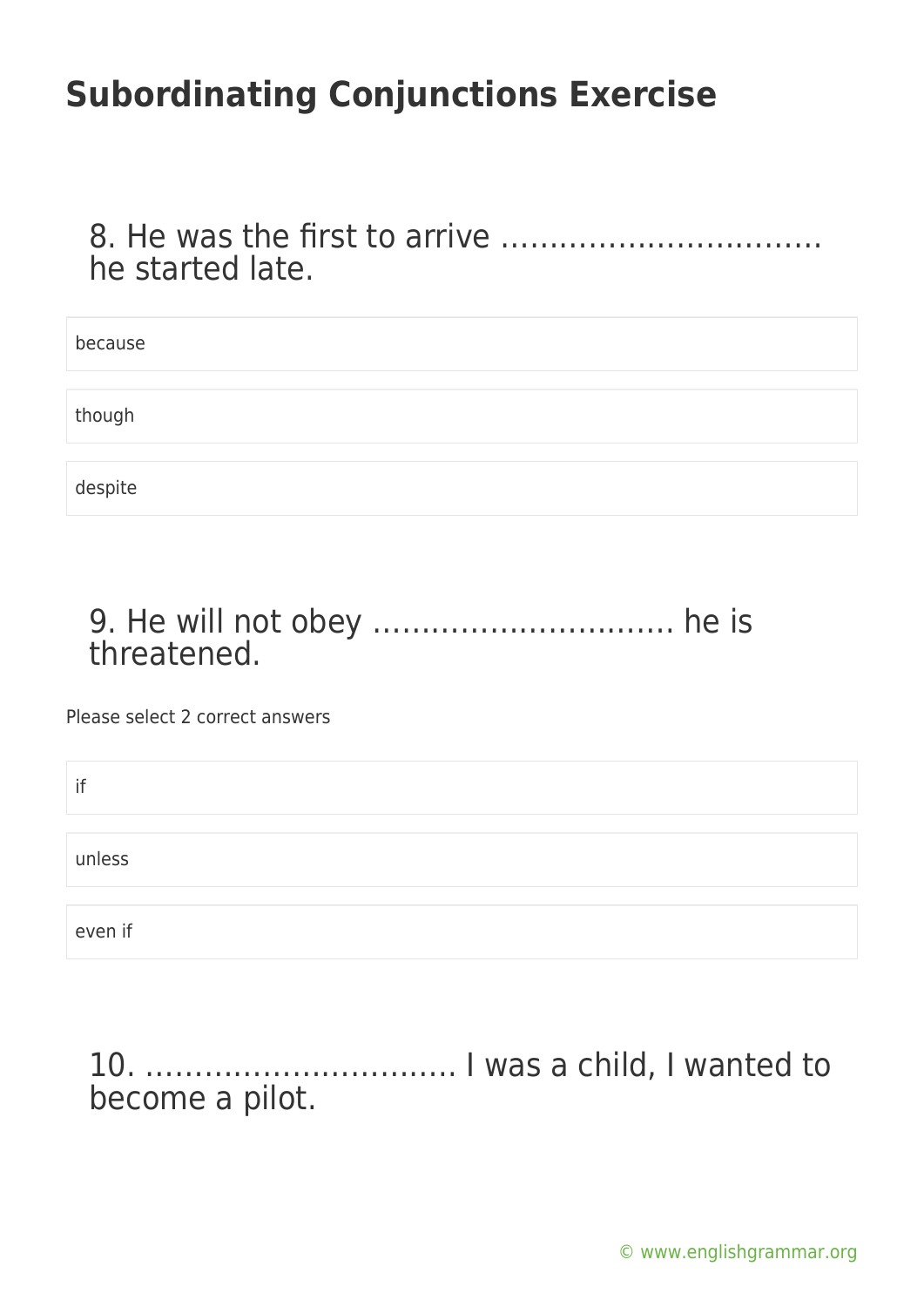| When  |  |
|-------|--|
|       |  |
| While |  |
|       |  |
| As    |  |

### 11. I don't know …………………………. he left us.

| why  |  |
|------|--|
|      |  |
| what |  |
|      |  |
| if   |  |

#### 12. I don't understand …………………………….. it happened.

| how  |  |  |
|------|--|--|
|      |  |  |
| if   |  |  |
|      |  |  |
| that |  |  |